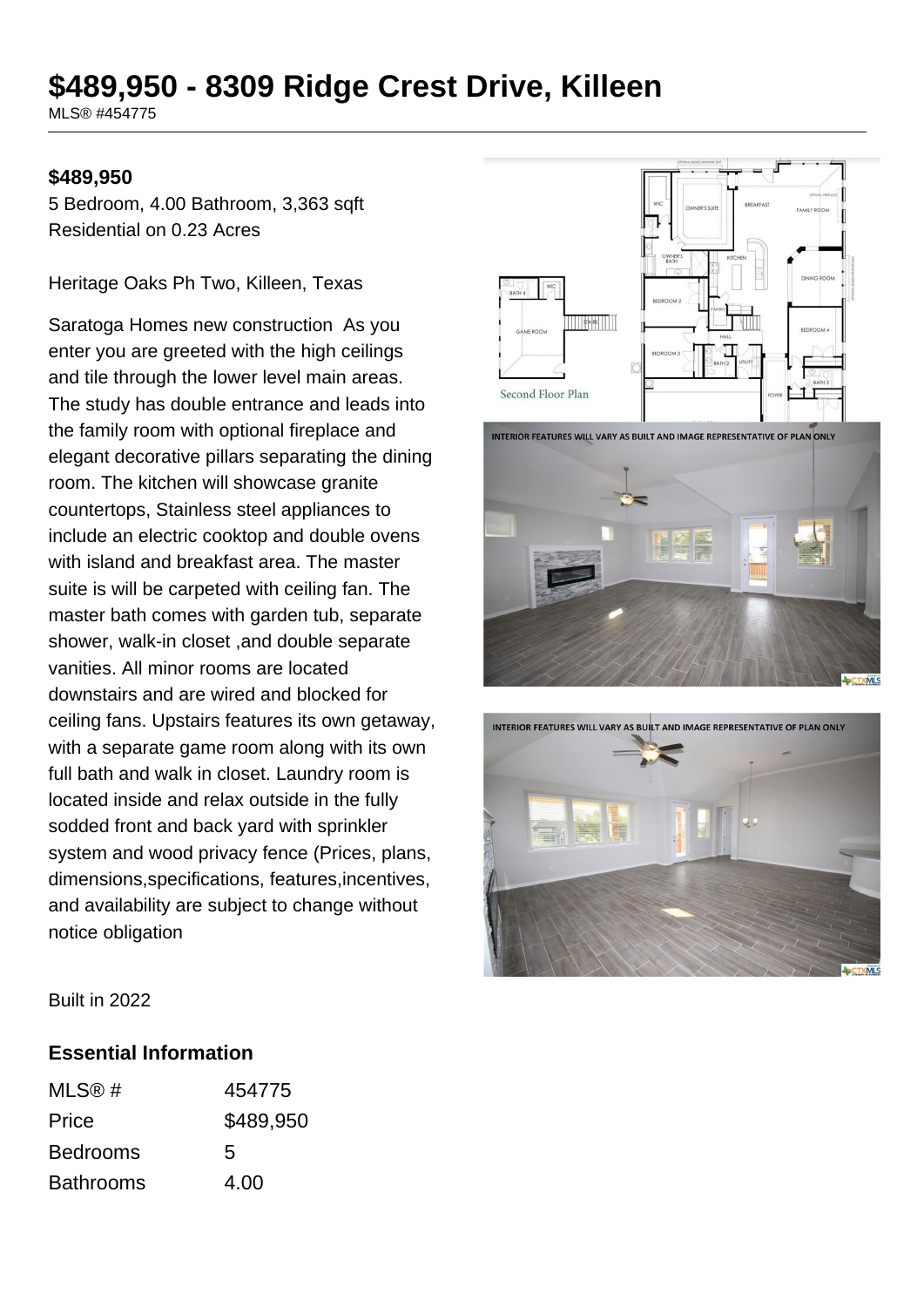| <b>Full Baths</b>     | 4                    |
|-----------------------|----------------------|
| <b>Square Footage</b> | 3,363                |
| Acres                 | 0.23                 |
| <b>Year Built</b>     | 2022                 |
| <b>Type</b>           | <b>Residential</b>   |
| Sub-Type              | <b>Single Family</b> |
| <b>Style</b>          | Contemporary/Modern  |
| <b>Status</b>         | Pending              |
|                       |                      |

# **Community Information**

| Address      | 8309 Ridge Crest Drive |
|--------------|------------------------|
| Subdivision  | Heritage Oaks Ph Two   |
| City         | Killeen                |
| County       | <b>Bell</b>            |
| <b>State</b> | <b>Texas</b>           |
| Zip Code     | 76542                  |

# **Amenities**

| <b>Utilities</b> | Cable Available, Electricity Available, Water Available |
|------------------|---------------------------------------------------------|
| Features         | None, Curbs, Street Lights                              |
| Parking          | Attached, Garage                                        |
| # of Garages     | 3                                                       |
| Garages          | Garage Door Opener                                      |
| View             | <b>None</b>                                             |

# **Interior**

| Interior                 | Carpet, Ceramic Tile                                                                                                                                                                                                                                                         |
|--------------------------|------------------------------------------------------------------------------------------------------------------------------------------------------------------------------------------------------------------------------------------------------------------------------|
| <b>Interior Features</b> | Carbon Monoxide Detector,<br>Fan(s),<br>Dining<br>Ceiling<br>Area,<br>Separate/Formal Dining Room, Double Vanity, Entrance Foyer, Game<br>Room, Garden Tub/Roman Tub, Home Office, Open Floorplan, Pull<br>Down Attic Stairs, Recessed Lighting, Separate Shower, Tub Shower |
| Appliances               | Double Oven, Dishwasher, Electric Cooktop, Disposal, Plumbed For Ice<br>Maker, Range Hood, Vented Exhaust Fan, Some Electric Appliances,<br>Built-In Oven, Cooktop, Microwave, Range                                                                                         |
| Heating                  | Electric, Fireplace(s)                                                                                                                                                                                                                                                       |
| Cooling                  | <b>Electric</b>                                                                                                                                                                                                                                                              |
| Fireplace                | Yes                                                                                                                                                                                                                                                                          |
| # of Fireplaces          | 1                                                                                                                                                                                                                                                                            |
| <b>Fireplaces</b>        | Electric                                                                                                                                                                                                                                                                     |